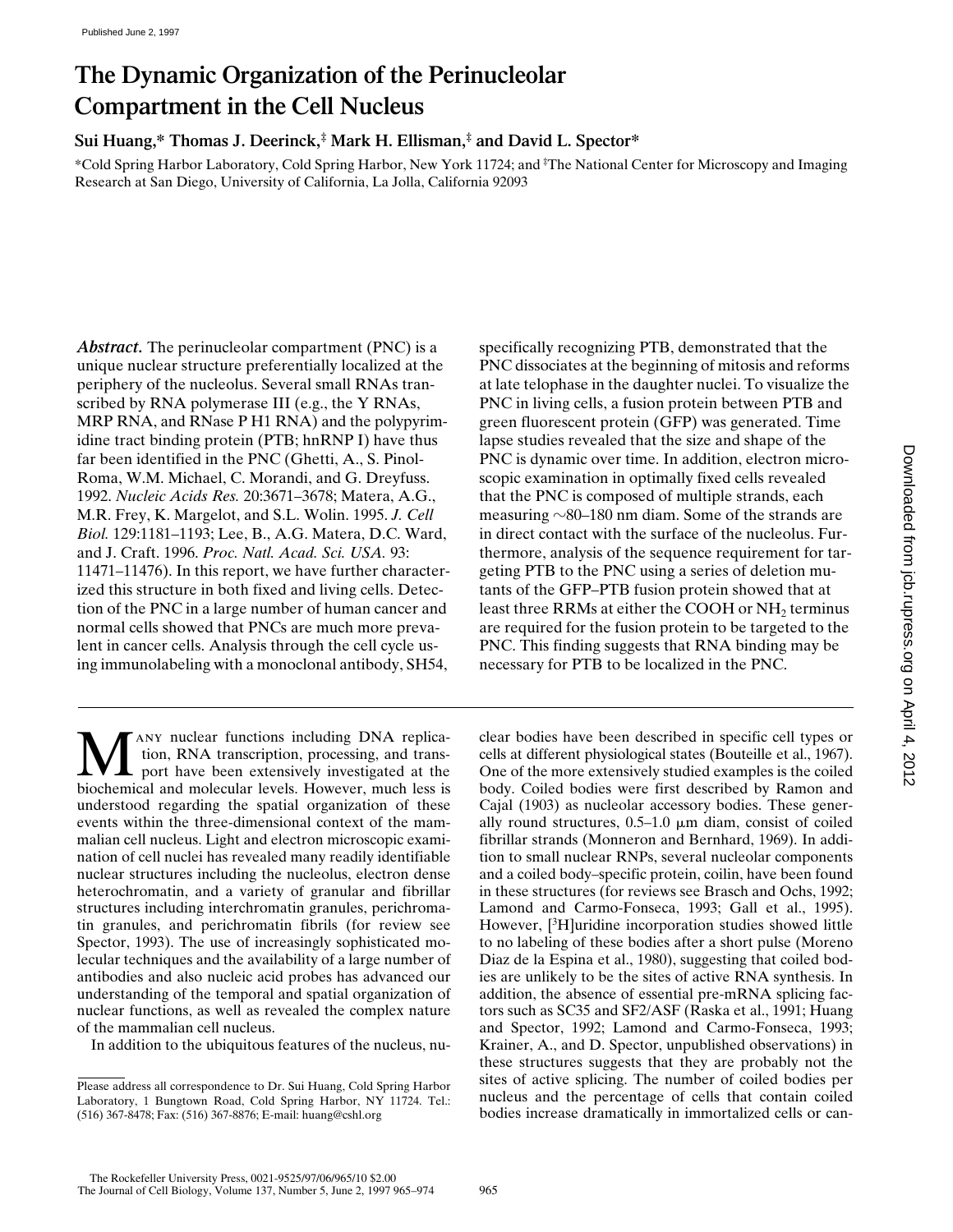cer cells as compared to primary cells (Spector et al., 1992). In addition, coiled bodies have been found to be within the nucleoli in some cell lines derived from breast cancer tissues (Ochs et al., 1994). However, the function of the coiled body remains elusive. More recently, a novel nuclear structure, gems, was identified in close proximity to coiled bodies (Liu and Dreyfuss, 1996). Gems are similar to coiled bodies in number and size, response to metabolic conditions, and their dynamics through the cell cycle. However, gems and coiled bodies contain different macromolecular components. Survival of motor neuron protein, involved in the genetic disease spinal muscular atrophy, is localized in gems. Components that are localized in coiled bodies such as snRNPs, coilin, and fibrillarin are not present in gems (Liu and Dreyfuss, 1996). The function of gems is currently unknown.

Another intensively studied nuclear body is the promyelocyte (PML)<sup>1</sup> oncogenic domain (POD), also named PML or ND10, which consists of a dense fibrillar ring flanking a central core (Ascoli and Maul, 1991; Dyck et al., 1994; Koken et al., 1994, 1995; Weis et al., 1994; Terris et al., 1995). The POD was defined by immunolabeling with an antibody specifically recognizing the PML protein in hematopoietic cells. Several other autoimmune antibodies also react with components in the POD (Ascoli and Maul, 1991). The POD becomes fragmented into a large number of microparticulates in acute promyelocytic leukemia (Dyck et al., 1994; Koken et al., 1994; Weis et al., 1994). The break up of the POD into microparticulates is related to the formation of the PML–retinoic acid receptor  $\alpha$  fusion protein resulting from a t(15;17) translocation (Dyck et al., 1994; Koken et al., 1994; Weis et al., 1994). When these cells are treated with retinoic acid, the fragmented PML particulates fuse and reassemble into PODs along with the initiation of cellular differentiation and the loss of the PML–retinoic acid receptor  $\alpha$  fusion protein. This observation provided evidence that alterations of nuclear structure may play a role in this form of carcinogenesis (Dyck et al., 1994; Koken et al., 1994; Weis et al., 1994). In addition to being present in hematopoietic cells, the POD has recently been detected in a variety of tissues including hepatocytes, endothelium, epithelium, and connective stroma (Koken et al., 1995; Terris et al., 1995). The expression of PML and its immunolabeling pattern, in some of the samples examined, appeared to change depending upon the proliferating or cancer state. However, the function of the POD is presently unknown.

More recently, a unique structure localized at the periphery of the nucleolus, the perinucleolar compartment (PNC), was identified (Ghetti et al., 1992; Matera et al., 1995). The PNC has been shown to contain several small RNAs transcribed by RNA polymerase III, including RNase P, MRP RNAs, and multiple Y RNAs (Matera et al., 1995; Lee et al., 1996), as well as the polypyrimidine tract binding protein (PTB; Ghetti et al., 1992; Matera et al., 1995). However, the structural and functional characteristics of the PNC have not yet been extensively studied.

In this paper, we examined the PNC in human cancer and normal cell lines. We also characterized the PNC in fixed cells using light and electron microscopy and in living cells through time lapse observations. In addition, we analyzed the sequence requirements to target a green fluorescent protein (GFP)–PTB fusion protein to the PNC.

### *Materials and Methods*

### *Cell Culture*

Several human cell lines were grown to subconfluence on  $22 \times 22$  mm glass coverslips in 35-mm Petri dishes in the appropriate culture medium. HeLa (epithelial carcinoma, cervix), T84 (colon carcinoma), SW620 (colon adenocarcinoma), WI-38 VA13 (WI-38 cells transformed with SV40 T), Wacar (normal skin fibroblasts), Homa (normal skin fibroblasts), and MRC5 (normal lung fibroblasts) were grown in DME supplemented with 10% fetal bovine serum (GIBCO BRL, Gaithersburg, MD). The breast cancer cell lines including MDA-MB-468 (adenocarcinoma) and Hs 578T (ductal carcinoma) cells were grown in DME supplemented with 15% FBS. Normal human mammary epithelium (NHME) cells were grown in mammary epithelium basal medium (MEBM) supplemented with 5 mg/liter transferrin, 1 mg/liter hydrocortisone, 5  $\mu$ M isoproterenol, 10 mg/liter insulin,  $5 \mu g/l$ iter epithelium growth factor (EGF), and 0.2% bovine pituitary extract. MG63 (osteosarcoma), Detroit 551 (normal skin fibroblasts), and WI-38 (normal lung fibroblasts) cells were grown in minimal essential medium (MEM) supplemented with 10% FBS. Cells were maintained at 37 $\rm{^{\circ}C}$  with 10% CO<sub>2</sub>.

### *Construction of GFP Fusion Proteins*

Human PTB cDNA (Gil et al., 1991) was amplified by PCR using Vent DNA polymerase (New England Biolabs Inc., Beverly, MA). The amplified fragment was inserted in frame into a GFP expression construct, pEGFP-C1 (Clontech Laboratories, Inc., Palo Alto, CA), at the HindIII and BamH1 sites. The fusion protein contained GFP at the NH<sub>2</sub> terminus of PTB. Subsequently, deletion fragments of PTB were generated by PCR using specific primers and were inserted into pEGFP-C1, which gave rise to a series of mutant fusion proteins.

### *Transfection*

Expression constructs were transiently transfected into HeLa cells by electroporation (Sambrook et al., 1989). Briefly, subconfluent cells in a 100-mm culture dish were collected by trypsinization and mixed with 20  $\mu$ g of DNA including 7  $\mu$ g target DNA and 13  $\mu$ g sheared salmon sperm DNA. A 280 µl mixture of cells in DME with 10% FCS and DNA was electroporated in a BioRad (Richmond, CA) electroporator at 270 V and  $960 \mu$ Faraday. Cells were subsequently seeded onto glass coverslips in 35mm petri dishes and were grown for either 7 or 24 h.

### *Immunolabeling*

SH54 monoclonal antibody was raised against HeLa nuclear extracts. The antibody was selected by its specific labeling of the PNC in the nucleus. SH54 recognizes a 57-kD protein on a Western blot (see Fig. 4 *A*) and was confirmed to bind PTB specifically.

Subconfluent cells grown on the glass coverslips were fixed in freshly made 2% formaldehyde in PBS for 15 min, and cells were washed  $3 \times 10$ min each in PBS and incubated with anti-PTB primary antibody SH54 at a dilution of 1:300, anti-Sm antibody (Lerner and Steitz, 1979) at 1:1,000, anti-SC35 (Fu and Maniatis, 1990) at 1:1,000, or anti-fibrillarin (Sigma Chemical Co., St. Louis, MO) at 1:5 for 1 h at room temperature. Cells were rinsed in PBS and then incubated with Texas red–conjugated goat anti–human or FITC-conjugated goat anti–mouse antibody at a dilution of 1:40 for 1 h at room temperature followed by three washes in PBS. The coverslips were mounted onto glass slides with mounting medium containing 90% glycerol in PBS with 1 mg/ml paraphenylenediamine as an antifade agent. The mounting medium was adjusted to pH 8.0 with 0.2 M bicarbonate buffer. Cells were examined with a microscope (FXA; Nikon Inc., Melville, NY) equipped with epifluorescence and differential interference contrast optics. Images were captured by a SenSys cooled CCD camera (Photometrics, Tucson, AZ) using Oncor Image software.

<sup>1.</sup> *Abbreviations used in this paper*: GFP, green fluorescent protein; PML, promyelocyte; PNC, perinucleolar complex; POD, PML oncogenic domain; PTB, polypyrimidine tract binding protein; RRM, RNA recognition motif.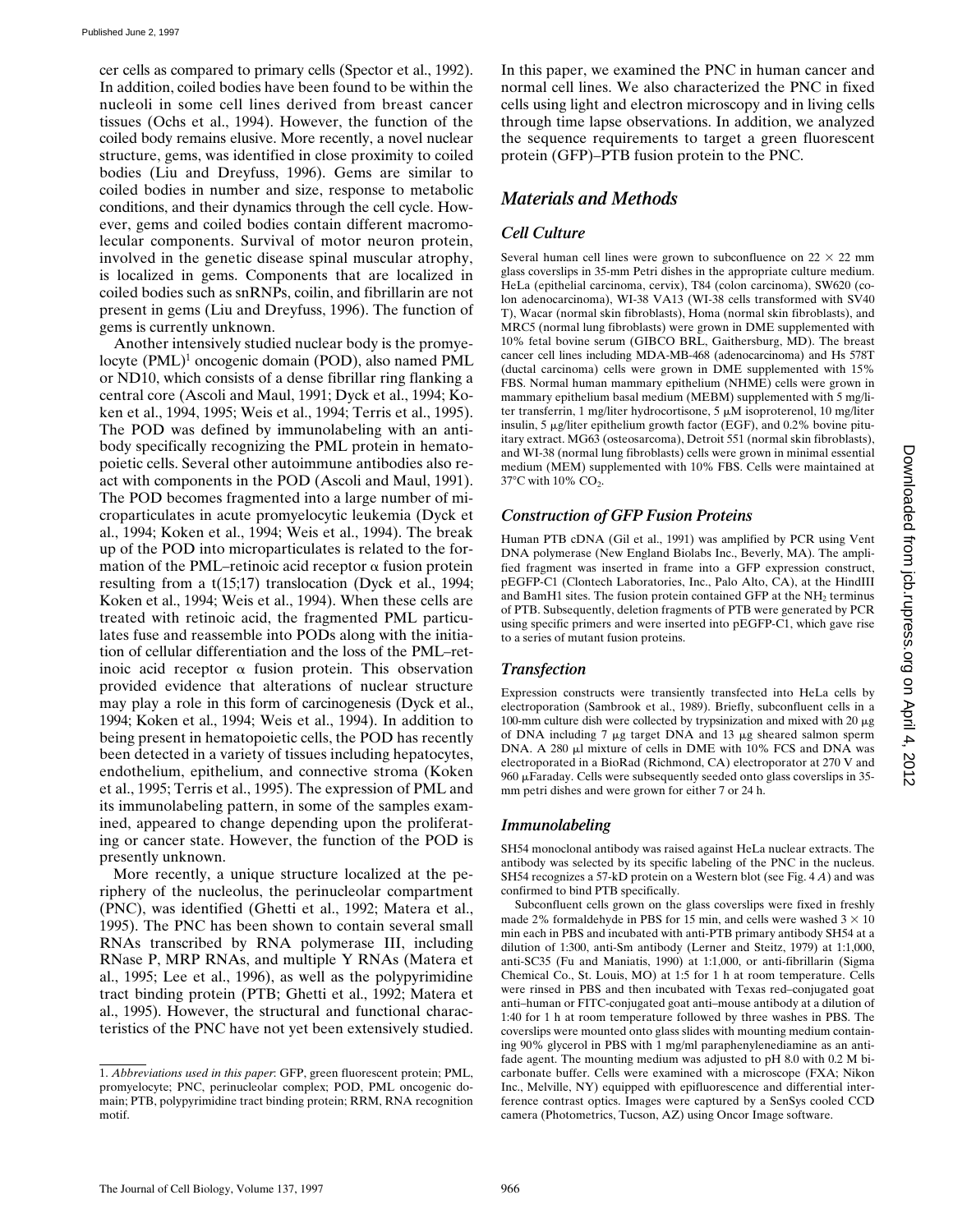### *Photooxidation*

Immunoelectron microscopic localization was performed according to the preembedding photooxidation procedure (Deerinck et al., 1994). After incubation of the primary antibody (as described in the immunolabeling procedure), cells were washed twice for 2 min in 0.1 M PBS and incubated in 0.1 M PBS with 1% normal goat serum (NGS), 1% cold water fish gelatin, and 1% BSA (fraction V) for 20 min to block nonspecific staining. Cells were then incubated with goat anti–mouse eosin-5-isothiocyanate (conjugated as previously described, Deerinck et al., 1994) diluted in 0.1 M PBS with 1% BSA and 1% NGS for 1 h. Unbound conjugate was removed by washing six times for 5 min in 0.1 M PBS with 1% BSA and 1% NGS followed by two times in 5 min washes with 0.1 M sodium cacodylate, pH 7.4. All washes and incubations were at  $4^{\circ}$ C.

Cells were examined using a 35-mm microscope (Axiovert; Zeiss Inc.) equipped with an MRC-1024 laser scanning confocal system (BioRad) using the 488 nm excitation line from an argon/krypton laser. During imaging the cells were kept at 10°C using a cold stage and were in 0.1 M sodium cacodylate that had been deoxygenated by bubbling with argon to retard photobleaching.

Once an area had been selected using a  $40\times$  1.3 NA objective (Planapo; Zeiss Inc.), a cold oxygenated solution of 1 mg/ml diaminobenzidine tetrahydrochloride (DAB; Sigma Chemical Co.) in 0.1 M sodium cacodylate, pH 7.2, was added to the cells. Photooxidation of the DAB by eosin was accomplished by illuminating the region of interest with 515 nm light from 100 W mercury lamp. The progress of the reaction was monitored by transmitted light, and illumination was halted when a brownish reaction product became visible (10–20 min). Both experimental and control preparations were reacted under identical conditions.

After photooxidation, the cells were rinsed five times for 2 min in 0.1 M sodium cacodylate and then postfixed in 1% osmium tetroxide for 1 h. Cells were then rinsed in double distilled water, dehydrated in an ethanol series, and infiltrated with Durcupan ACM resin (Electron Microscopy Sciences, Ft. Washington, PA). After polymerization of the resin for 24 h at  $60^{\circ}$ C, the bottom glass coverslip was removed from the dish, and the region of interest was cut out and mounted for ultramicrotomy with an ultramicrotome (Ultracut E; Leica Inc., Deerfield, IL) using a diamond knife (Diatome U.S., Ft. Washington, PA). Electron micrographs were recorded from sections 80 nm in thickness at 60–80 kV with a transmission electron microscope (100CX; Jeol Ltd., Tokyo, Japan) and sections 1  $\mu$ m thick at 300 kV with an intermediate voltage transmission electron microscope (4000EX; Jeol Ltd.). Stereo-pair images were recorded by tilting the specimen stage to  $\pm$  8°. Sections of photooxidized cells were not poststained.

### *Structural Characterization by Correlative Electron Microscopy*

To examine the structure of the PNC in optimally fixed cells at high resolution, transiently expressed GFP–PTB was used as a marker to indicate the localization of the PNC. The corresponding nuclear region identified by fluorescence of the GFP–PTB fusion protein was examined by electron microscopy. Specifically, transfected cells were seeded on gridded coverslips. 12 h after transfection, cells were fixed in 4% paraformaldehyde with 0.05% glutaraldehyde in PBS, and cells that showed the PNC were quickly examined and photographed using an epifluorescence microscope (FXA; Nikon Inc.) equipped with a SenSys cooled CCD camera (Photometrics Inc., Tucson, AZ) using Oncor Image software. Subsequently, cells were fixed in 2% glutaraldehyde for 20 min and washed in PBS containing 0.3 M glycine and 0.1 M cacodylate buffer. Cells were then postfixed in 1% osmium tetroxide for 1 h and dehydrated by incubation in a series of ascending concentrations of ethanol and embedded in epon/araldite at  $60^{\circ}$ C for 48 h. 80-nm sections were poststained with uranyl acetate/lead citrate and examined at 75 kV with a transmission electron microscope (H-7000; Hitachi Scientific Instrs., Mountain View, CA). The same cell photographed at the fluorescence microscopic level was located, and the nuclear region that corresponded to the PNC was identified and photographed.

### *Observation of the PNC in Living Cells*

Living cell studies were performed using an FCS2 live cell chamber (Bioptechs, Inc., Butler, PA). Transfected cells were grown on the customized coverslips that were assembled into the FCS2 chamber, where temperature was maintained at  $37^{\circ}$ C, and cells were supplemented with a controlled flow of fresh medium. The chamber was directly mounted onto the specimen stage of an inverted epifluorescence microscope (Axiovert 405M; Zeiss, Inc.) equipped with a cooled CCD (NU200; Photometrics Inc.) camera. Images were captured using Oncor Image software.

## *Results*

### *The Presence of the PNC Correlates with the Transformed Phenotype*

Since PTB is the only protein component of the PNC thus far identified, we used a monoclonal antibody, SH54, that specifically recognizes PTB (see Materials and Methods and Fig. 4 *a*) to characterize the PNC in cell nuclei. A large number of human cancer cell lines and normal human diploid cell lines were examined for the presence of the PNC. The results showed that the PNC is predominantly present in cancer cells and is rarely observed in normal primary cells (Figs. 1 and 2). PNC prevalence, defined as the percentage of cells that contains one or more PNCs, showed a large diversity among the cancer cell lines examined. Some of the cell lines such as HeLa (endothelial carcinoma, cervix) and T84 (colon carcinoma) showed a PNC prevalence of  $>80\%$ . In contrast, the PNC prevalence of other cell lines such as SW620 and MG63 ranged from 25 to 50%. The large variability of PNC prevalence among cancer, transformed, and primary diploid cells suggests that PNC prevalence may be correlated with the degree of malignancy. To examine this possibility, we compared PNC prevalence in two human breast cell lines. We found that PNC prevalence appeared to be fivefold higher in MDA-MB-468 cells (American Type Culture Collection, Rockville, MD) isolated from a metastatic mammary adenocarcinoma that induces tumors in nude mice, than in Hs 578T cells (American Type Culture Collection) isolated from a mammary ductal carcinoma that does not induce tumors in nude mice (Fig. 2). In addition, when primary human diploid fibroblasts (WI-38 cells) were transformed by SV40 large T antigen (WI-38 VA13), the PNC prevalence rose to  $>60\%$  compared to 2% in the nontransformed parental cells (Fig. 2). It is also noticeable that the size of PNCs varies from cell to cell (Fig. 1). In some cancer cells, the structure tended to be larger (Fig. 1, *HeLa* and *WI*-*38 VA13* cells) and occasionally extended into the nucleolus, whereas, in other cancer cells, the structure was mostly observed as small dots (Fig. 1, *MG63* cells). However, in the very small percentage of normal cells that contains the PNC, the PNC invariably appeared to be a small dot (data not shown).

### *Characterization of the PNC through the Cell Cycle*

We have further characterized the PNC in HeLa cell nuclei throughout the cell cycle by immunolabeling using SH54. The PNC is clearly associated with nucleoli in interphase cells. The shape and size of the PNC varies from cell to cell within the same cell line. As cells progress through mitosis, the PNC dissociates in prophase cells (Fig. 3 *D*). The dissociation appears to be a gradual event. When double labeled with the anti-fibrillarin antibody, a more concentrated PTB labeling is still visibly associated with the partially disassembled nucleolus at early prophase (Fig. 3, *D* and *E*, *arrows*). Both PTB and fibrillarin are diffusely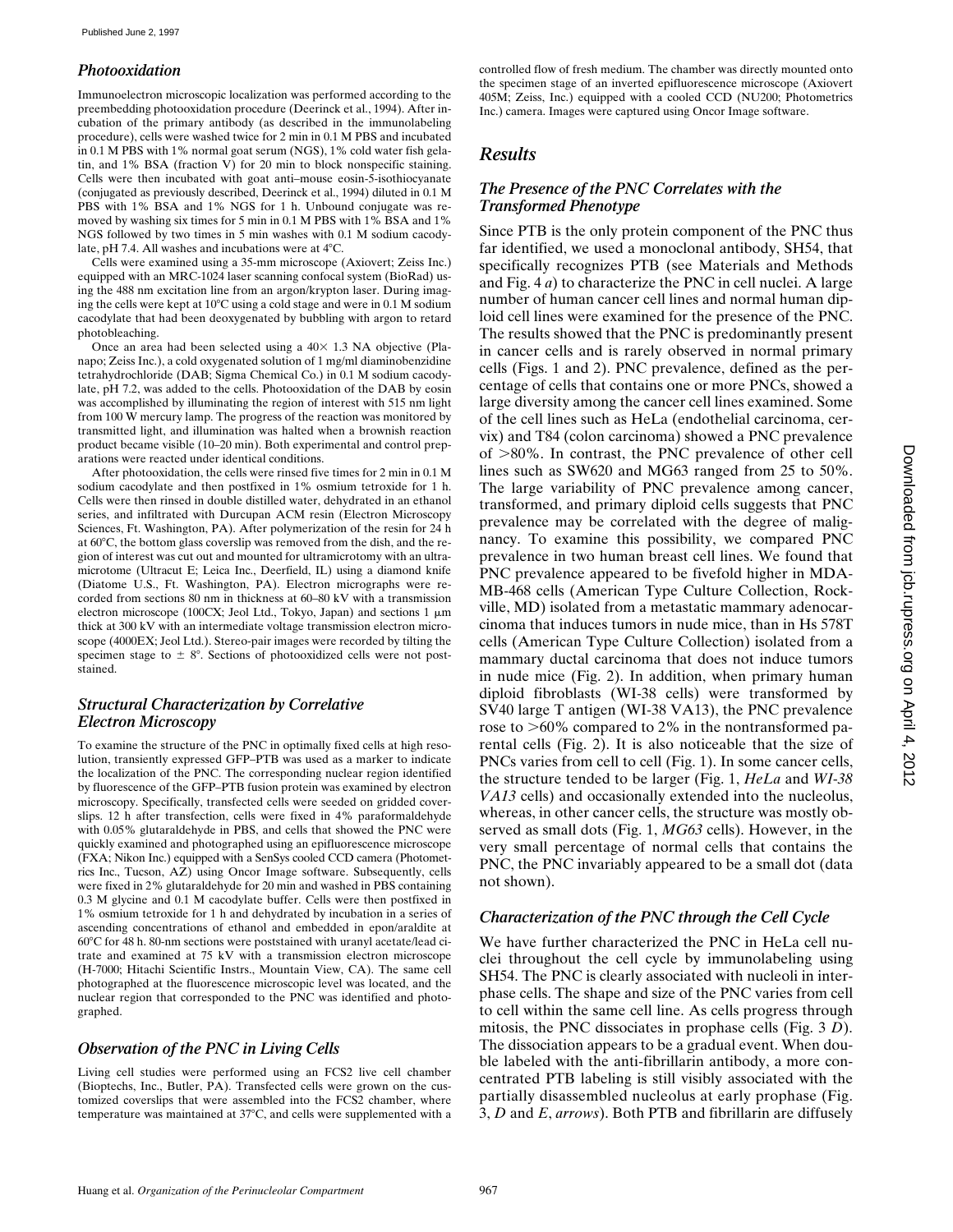

*Figure 1.* The PNC is predominantly present in human cancer cells. PNCs were detected by immunolabeling using antibody SH54. The left column shows the presence of the PNC in human cancer cells (*arrowheads*), including HeLa (epithelia carcinoma), MG63 (osteosarcoma), MDA-MB-468 (mammary adenocarcinoma), and WI-38 VA13 (human lung fibroblast cells WI-38 transformed by SV40 T). The right column shows that the PNC is generally not present in normal human diploid cells including Detroit 551 (skin fibroblast), Wacar (skin fibroblast), HNME (human normal mammary epithelium), and WI-38 (lung fibroblast). Bar,  $10 \mu m$ .

localized in metaphase cells (Fig. 3, *G* and *H*). At late telophase, the PNC begins to form in the new daughter cell nuclei before the re-entry of the entire nucleoplasmic population of PTB (Fig. 3 *J*, *arrows*). Double labeling experiments using the anti-fibrillarin antibody showed that the initial detectable PNCs are spatially associated with nucleolar regions (Fig. 3, *J* and *K*, *arrows*). Double labeling experiments using the anti-Sm antibody showed that the reestablishment of splicing factors in the new daughter cell nuclei takes place before the formation of the PNC (data not shown). In addition, the formation of the PNC did not appear to be affected by the presence of cycloheximide (data not shown), suggesting that the newly formed PNC is composed of cellular components from the previous cell cycle.



*Figure 2.* The percentage of cells that contain the PNC (*PNC prevalence*) is correlated with the transformed phenotype. The histogram indicates the statistical evaluation of PNC prevalence among human cancer cells and normal diploid cells. 500 cells from each cell line were examined.

### *Characterization of the PNC in Living Cells*

To directly visualize the PNC in living cells, a mammalian expression vector was constructed that expresses a GFP– PTB fusion protein. Human PTB cDNA (Gil et al., 1991) was amplified by PCR and inserted into the pEGFP-C1 vector (Clontech Laboratories, Inc.) generating a fusion protein in which PTB is at the COOH-terminal end of GFP. The construct was transiently transfected into HeLa cells, and the expression of GFP–PTB was examined. Proteins from cells transfected with either GFP–PTB or GFP alone were analyzed by Western blot using the SH54 antibody (Fig. 4 *A*). Cells transfected with the GFP–PTB construct expressed the fusion protein of expected size (84 kD) and the endogenous PTB (57 kD; Fig. 4 *A*, lane *a*). Cells transfected by GFP alone showed only the endogenous PTB protein (Fig. 4 *A*, lane *b*). To examine if the subcellular localization of the fusion protein is similar to that of the endogenous PTB, the intranuclear localization of the fusion protein and endogenous PTB was compared (Fig. 4 *B*). 24 h after transfection, cells were fixed, immunolabeled with the SH54 antibody, which recognizes both endogenous PTB and GFP–PTB, and subsequently probed with Texas red–conjugated secondary antibody (Fig. 4 *B*, *a*, *red signal*). GFP–PTB alone emitted a green signal (Fig. 4 *B*, *b*). Comparisons between *a* and *b* reveal that the GFP–PTB fusion protein and the endogenous PTB were colocalized to the same nuclear regions, which included both the PNC (Fig. 4 *B*, *a* and *b*, *arrows*) and the nucleoplasm. To exclude the possibility that the formation of the PNC may be due to the overexpression of the GFP–PTB fusion protein, we examined cells that do not contain a PNC, as determined by immunolabeling. We found that the expression of GFP–PTB at a high level (roughly evaluated by the intensity of the green fluorescence) did not induce the formation of the PNC (Fig. 4 *B*, *c* and *d*, *left cell*).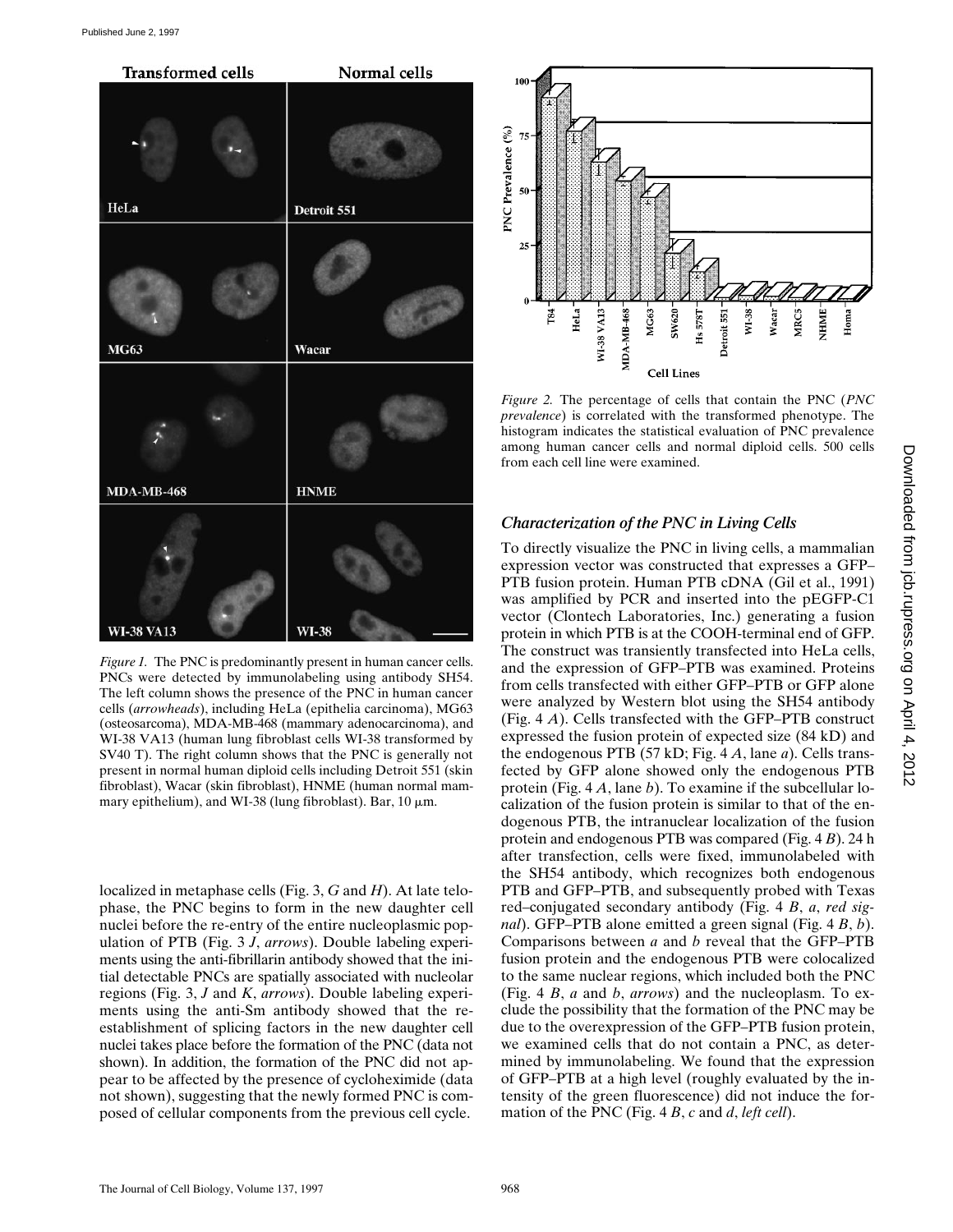

*Figure 3.* The PNC dissociates at prophase and reforms at late telophase. The horizontal rows show different stages of mitosis. The left column shows the immunolabeling of the PNC with antibody SH54, the center column the immunolabeling of fibrillarin with human anti-fibrillarin antibody, and the right column DNA staining by Dapi. The dissociation of the PNC at prophase (*D*) appears to be a gradual event. A concentrated PTB labeling is still spatially linked with the partially dissociated nucleolus (*D* and *E*, *arrows*). Both PTB (*G*) and fibrillarin (*H*) are diffusely distributed in metaphase cells. The earliest detectable PNCs (*J*, *arrows*) in the daughter cell nuclei are associated with nucleolar regions  $(K, \text{arrows})$ . Bar, 10  $\mu$ m.

Using the GFP–PTB fusion protein as a probe, we observed the PNC in living cells. Cells were transiently transfected with the GFP–PTB construct. 12 h after transfection, cells grown on glass coverslips were moved to a live cell chamber (see Materials and Methods). The chamber was mounted onto the stage of a fluorescence microscope, and images were captured at various time intervals. The exposure of cells to the excitation light was kept minimal. Time lapse observations demonstrated that the PNC is a dynamic structure that makes small movements at the periphery of and occasionally into the nucleolus over time (Fig. 5). Closer examination revealed that the PNC appears to contain substructures whose organization also changes through time (Fig. 5, *insets*). These substructures appeared to be strand like in some cases (Fig. 5, *inset*, 2 h). In many cells, the PNC changed shape and position within 2–3 h. GFP–PTB did not appear to have an immediate toxicity to transfected cells, as cells expressing GFP–PTB pro-

gressed through multiple cell cycles and newly divided cells expressed the fusion protein (data not shown).

### *High Resolution Electron Microscopic Examination of the PNC*

To further analyze the structural characteristics of the PNC at higher resolution, we examined the PNC in HeLa cells by electron microscopy. Photooxidation pre-embedding immunolabeling was used to achieve a high degree of sensitivity and good morphological preservation (Deerinck et al., 1994). The results of these experiments revealed that the PNCs are in direct contact with the surface of the nucleolus (Figs. 6 and 7), and occasionally, they extend into the nucleolus (Fig. 6 *C*). In addition, the PNCs are irregular in shape. A clear margin of the structure was not observed at this level as compared to what was revealed at the light microscopic level. The immunolabeling of PTB in the PNC appeared to be heterogeneous, with some areas more intensely stained than others. Higher magnification micrographs (Fig. 6, *B* and *C*) or stereo images from  $1-\mu$ m– thick sections viewed at 300 kV (Fig. 7 *B*) revealed strandlike structures across the PNC (Figs. 6 and 7 *B*).

To visualize the basic structural features of the PNC in optimally fixed cells at high resolution, we examined the PNC in the same cell by fluorescence and electron microscopy. To mark the PNC without immunocytochemical manipulations, the expression of GFP–PTB was used as a marker to indicate the localization of the PNC in transiently transfected cells. Transfected cells were photographed, optimally fixed, and processed for the electron microscopic examination (see Materials and Methods). The fluorescence and electron microscopic images of the same cell are shown in Fig. 8. The nuclear region corresponding to the PNC appeared to be an electron-dense structure, which is composed of thick, short strands measuring  $\sim80-$ 180 nm diam. Each strand appears to be surrounded by lesser electron-dense areas. The strand-like structure may correspond to the heterogeneous labeling of the PNC observed in the immunoelectron microscopic examination using SH54 (Fig. 6). Some of the strands are directly linked to the surface of the nucleolus (Fig. 8 *C*, *arrows*). Similar structures were observed in multiple sections. In some sections, the strands were as long as  $1 \mu m$ . It is possible that in three dimensions the strands are connected, forming a continuous structure.

### *Sequence Requirement for Targeting PTB to the PNC*

To determine the sequence requirement for targeting GFP–PTB to the PNC, we generated a series of deletion mutants of the GFP–PTB fusion protein and analyzed the subcellular localization of these mutant fusion proteins. The mutant proteins were designed according to the structural characteristics of PTB, which has been previously shown to contain four RNA recognition motifs (RRMs; Patton et al., 1991; Ghetti et al., 1992). Nine mutants (Fig. 9) containing various numbers of RRMs from either the  $NH<sub>2</sub>$ or COOH terminus of the protein were made. The inserts in all mutant constructs were verified by restriction enzyme analysis (data not shown). The constructs were transiently transfected into HeLa cells, and the expression of the mutant proteins was examined by fluorescence micros-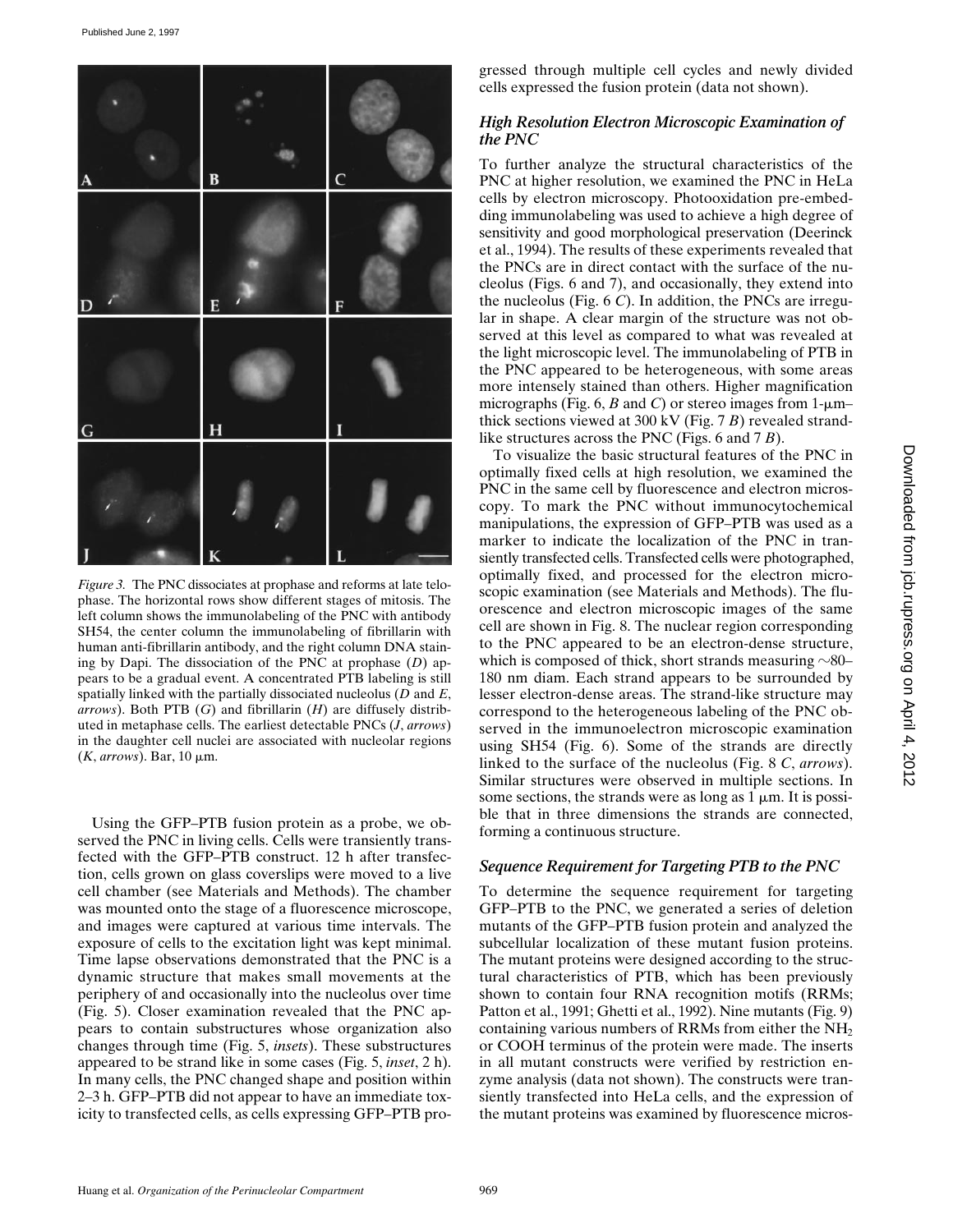

*Figure 4.* (*A*) Both the GFP– PTB fusion protein and endogenous PTB are expressed in transfected cells and are detected at the expected size by Western blot using antibody SH54 (lane *a*). Only endogenous PTB is detected in cells transfected with the GFP construct alone (lane *b*). (*B*) The subcellular localization of GFP–PTB is indistinguishable from endogenous PTB. The endogenous PTB (*a*, *red*) and the GFP–PTB fusion protein (*b*, *green*) are colocalized to both the PNC (*arrows*) and the nucleoplasm. The PNC observed in transfected cells is not the result of the overexpression of the protein, as

some cells do not contain a PNC in spite of expressing large amounts of the fusion protein (*c* and *d*, *left cell*). *c* shows both the immunolabeling of endogenous PTB and transiently expressed GFP–PTB; *d* shows GFP–PTB. Bar, 10 mm.

copy. All mutant fusion proteins were expressed at a detectable level, as monitored by the expression of GFP. The subcellular localization of these mutants was examined (Fig. 10) and compared to the localization of endogenous PTB (Table I). The result of the analysis demonstrated that only two mutant fusion proteins, PTB-1 and -4, both of which contain three RRMs, were localized to the PNC in transfected cells (Fig. 10 and Table I). Mutants with a combination of two RRMs, including combinations of RRMs 1 and 2, 3 and 4, or 2 and 3, as well as mutants with only one RRM were not able to target the fusion protein to the PNC (Fig. 10 and Table I). These observations suggest that a minimum of three RRMs are required for GFP– PTB to be efficiently targeted to the PNC.

To examine if the expression of the mutant GFP–PTBs interfered with the localization of endogenous PTB in the PNC, the location of the endogenous PTB was examined by immunolabeling with SH54 (summarized in Table I).

The result showed that the expression of the wild-type GFP–PTB and GFP–PTB mutants did not affect the localization of the endogenous PTB in the PNC (Table I). In addition, the expression of these fusion proteins did not appear to affect the subcellular distribution of the nucleolar protein, fibrillarin, or splicing factors such as SC35 (Table I).

In addition to the requirement of three RRMs for the localization of GFP–PTB to the PNC, we have also observed some interesting features of these mutant proteins with respect to their subcellular localization. The GFP– PTB fusion proteins with an intact  $NH<sub>2</sub>$  terminus gave rise to a predominantly nuclear localization. The cytoplasmic localization of these proteins was hardly detectable (Fig. 10, *top row* and Table I). In contrast, deletion of the NH<sub>2</sub>terminal RRM resulted in a much more prominent cytoplasmic localization of these mutant proteins (Fig. 10 and Table I). Particularly, the mutant PTB-5, which contained



*Figure 5.* The PNC is a dynamic structure with small movements over time when observed in living cells. This figure illustrates the observation of a single cell through time as indicated in all frames. The PNC changes its shape and position over a 3-h period. In the insets, the PNC appears to contain substructures that are reorganized through time. Bar,  $10 \mu m$ .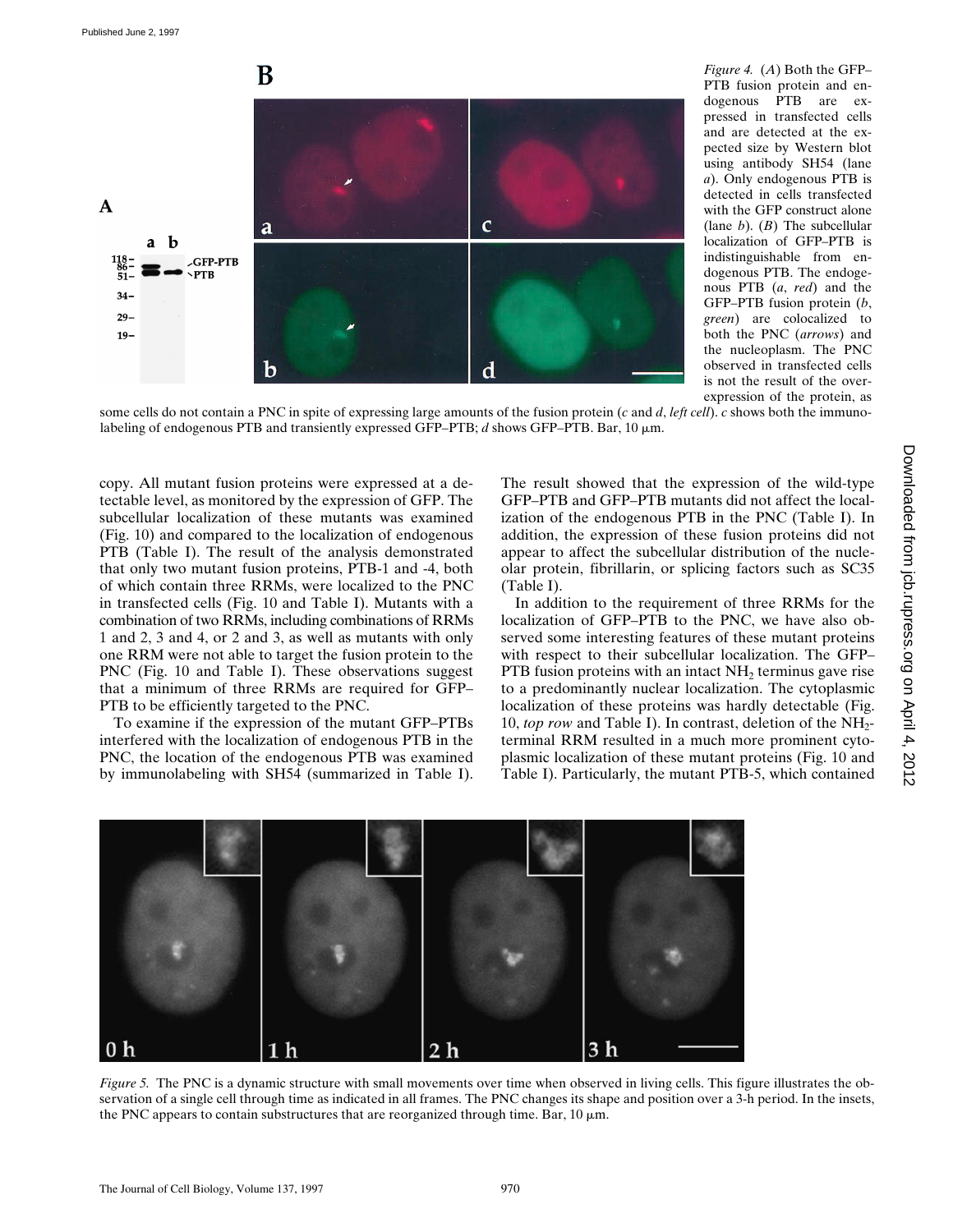

*Figure 6.* The PNC is spatially associated with the nucleolus when examined at high resolution by electron microscopy. Photooxidation pre-embedding immunocytochemical labeling of the PNC with SH54 demonstrates that the PNC is in direct contact with the nucleolus (*A–C*), and PTB is heterogenously distributed in the PNC (*B* and *C*). The arrowheads indicate the PNC.

two RRMs at the COOH terminus, showed a predominantly cytoplasmic localization (Fig. 10). However, neither RRM3 nor RRM4 alone is sufficient to direct a strong cytoplasmic localization (Fig. 10). These findings suggest that the  $NH<sub>2</sub>$  terminus of PTB may be responsible for the nuclear localization of this protein.

### *Discussion*

We have examined a large number of human cancer and normal diploid cells and have found that the presence of the PNC correlates with the transformed phenotype. Our findings agree with and further extend unpublished data described in Matera et al. (1995), stating that the PNC is found predominantly in transformed cells. The correlation between the PNC and cancer cells suggests that the formation of the PNC may be the result of oncogenic transformation. Further support for this suggestion comes from the controlled observation of a pair of cell lines in which PNC prevalence increased  $>25$ -fold from WI-38 cells, normal human lung fibroblasts, to their transformed derivative, WI-38 VA13 cells. In addition, we found that PNC prevalence varies tremendously among different cancer cell lines examined, suggesting that PNC prevalence may



*Figure 7.* Stereo pair images of  $1$ - $\mu$ m thick sections observed at 300 kV using intermediate voltage electron microscopy reveal in three dimensions that the PNC is directly linked to the surface of the nucleoli (*A*). Images at higher magnification show strand-like structures. Bars:  $(A)$  4  $\mu$ m;  $(B)$  1  $\mu$ m.

correspond to the degree of malignancy. This possibility is supported by the examination of breast cancer cells, in which PNC prevalence appears to be 5-fold higher in MDA-MB-468 cells, derived from a breast metastatic carcinoma that induces tumors in nude mice, than in Hs 578T cells, derived from a breast ductal carcinoma that does not induce tumors in nude mice. Investigations are currently underway to examine the correlation between the PNC and human cancer tissues.

The development of cancer is clearly a multi-step process (Knudson, 1971), a chain of events in which the consequence of one change unleashes a cascade of subsequent alterations. Although the function of the PNC is unknown, its preferential presence in cancer cells suggests that the formation of the PNC is part of an evolving process that transforms normal cells into cancer cells. The formation of the PNC may result from initial abnormalities and in turn may promote additional changes during the progression of cancer. However, it is also possible that the formation of these nuclear structures merely represents a cellular response to overall physiological changes that occur during cancer formation.

Observations in living and fixed cells at the light and electron microscopic levels have demonstrated a close association between the PNC and the nucleolus. The association begins during nucleologenesis at late telophase and extends to prophase before nucleolar dissociation. Such a close interaction suggests that the PNC may be linked to nucleolar activities. It has been documented that nucleoli undergo significant changes during carcinogenesis (for review see Busch, 1981), including increases in the expression of certain nucleolar proteins as well as alterations in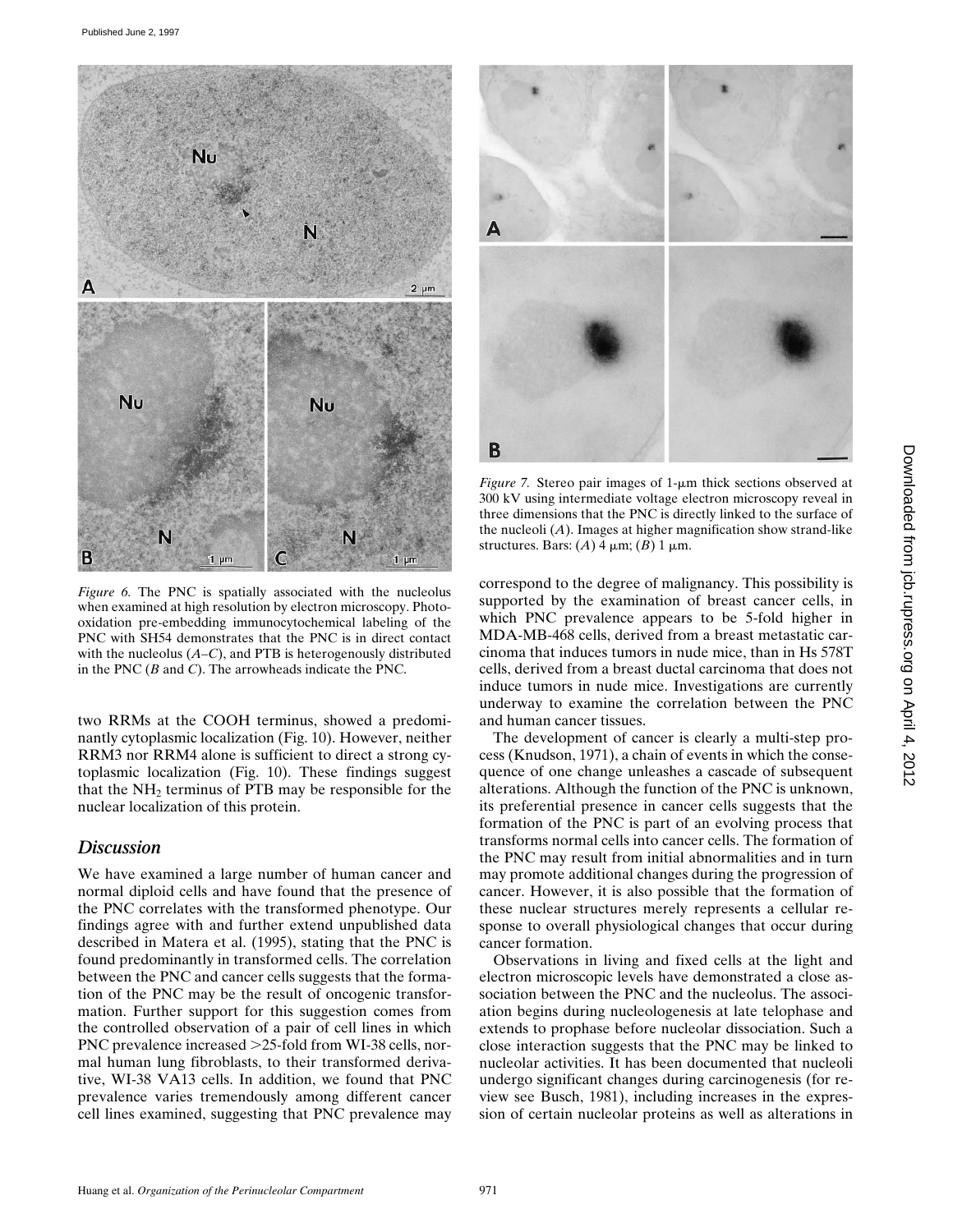

*Figure 8.* Fluorescence and electron microscopic examination of the PNC in the same cell. The nuclear region corresponding to the PNC in the fluorescence micrograph was examined in poststained, 80-nm–thick sections. Arrowheads indicate the corresponding nuclear region from fluorescence to electron microscopic images. The PNC is composed of electron-dense, thick, short strands measuring 80–180 nm diam. These strands are surrounded by less electron-dense areas. Some of the strands are in direct contact with the surface of the nucleolus. Bars:  $(A)$  10  $\mu$ m;  $(B)$  2  $\mu$ m;  $(C)$  1  $\mu$ m.

the number and shape of nucleoli. Immunocytochemical labeling of nucleolar proteins has provided useful markers in cancer diagnosis and prognosis (Busch, 1981, 1990). However, the functional significance of the changes in nucleoli during carcinogenesis remains unclear. In normal cells, the function of the nucleolus has long been shown to be primarily involved in the biogenesis of preribosomal particles (for reviews see Busch and Smetana, 1970; Hadjiolov, 1985; Scheer and Benavente, 1990); more recently, studies in the yeast system revealed that nucleoli may also play a role in the processing and transport of  $poly(A)^+$ RNA (Schneiter et al., 1995; Tani et al., 1995). During carcinogenesis, nucleolar activities may change to accommodate the changes in cellular physiology. The spatial association between PNCs and the nucleolus as well as the correlation between PNCs and oncogenic transformation raise the possibility that the PNC may participate in the changes in nucleolar activities that occur during carcinogenesis. However, only when structural components and the function of the PNC are better understood, can its role in carcinogenesis be addressed.



*Figure 9.* Deletion mutants were generated to analyze the sequence requirement for PTB to be localized to the PNC. The mutants are designed according to the four RNA recognition motifs of the protein.

The PNC is an electron-dense structure consisting of multiple strands, some of which are directly linked to the surface of the nucleolus. These thick strands may correspond with strand-like substructures observed in living cells (Fig. 5). As compared to the coiled body, which is densely packed with coiled fibrils (Ramon y Cajal, 1903), the PNC is loosely packed with thick strands that are surrounded by areas of lesser electron density. The PNC seems to bear some resemblance to a structure described by Cohen et al. (1984; Chung et al., 1984). These investigators identified protuberances that develop at the nucleolar periphery in estrogen-stimulated nerve cells (Chung et al., 1984; Cohen et al., 1984). Examination by electron microscopy showed these structures to be electron dense without well defined margins. Similar to the PNC, they are linked to the surface of the nucleolus by strands of electron-dense material (Cohen et al., 1984). Sodium tungstate staining and DNase digestion on resinless sections suggested that they contain DNA (Chung et al., 1984; Cohen et al., 1984). Studies are underway to determine if these protuberances and the PNC are the same structure.

Using deletion mutagenesis we have analyzed the sequence requirement for PTB targeting to the PNC. We have found that at least three RRMs at either the COOH or  $NH<sub>2</sub>$  terminus are necessary and sufficient for the truncated fusion proteins to be localized to the PNC. It is unlikely that a specific signal involving only a small stretch of conserved sequences is responsible for the localization of the protein to the PNC. Analysis of translational regulation by PTB in virus-infected human cells has previously shown that three RRMs are essential and sufficient for an efficient binding of PTB to the internal ribosomal entry sites of viral RNA transcripts (Kaminski et al., 1995). Our finding that three RRMs are needed for PTB to be localized to the PNC suggests that the localization of PTB in the PNC may be due to its binding to polypyrimidine tract containing RNA(s). In addition, we have recently found that the presence of PTB in the PNC is sensitive to RNase A treatment (data not shown), further supporting the idea that the presence of PTB in the PNC is dependent upon its RNA binding. Our observations agree with and augment the finding and suggestion by Matera et al. (1995) that sev-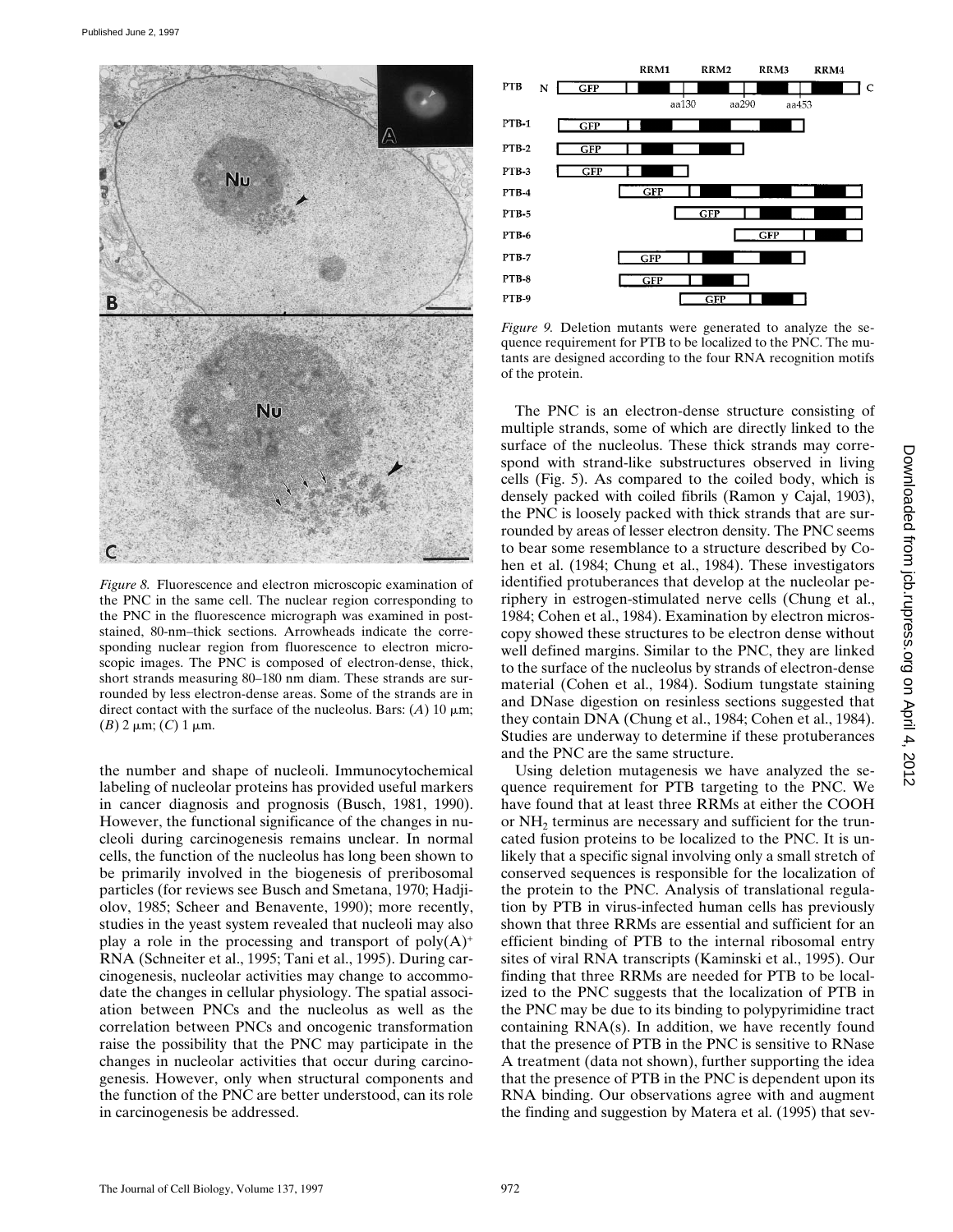

*Figure 10.* The subcellular localization of a series of deletion mutants of GFP–PTB fusion proteins. Deletion of either RRM 1 or 4 does not affect the localization of the fusion protein to the PNC (*GFP–PTB 1* and *4*, *arrows*). However, deletion mutants that contain fewer than three RRMs result in the inability to target the fusion proteins to the PNC (other frames). Deletion mutants that contain RRM1 show a predominantly nuclear localization (*top row*), whereas mutants missing RRM1 show a much more cytoplasmic localization (*other frames*). The mutant GFP–PTB with RRMs 3 and 4 shows that the cytoplasmic localization becomes dominant over the nuclear localization. Bar,  $10 \mu m$ .

*Table I. Characteristics of the GFP–PTB Deletion Mutant Fusion Proteins*

| <b>PTBs</b>      | GFP-PTBs<br>in the PNC | Endogenous<br>PTB in the<br><b>PNC</b> | Fibrillarin SC35 |        | <b>Nucleus</b> | Cytoplasm |
|------------------|------------------------|----------------------------------------|------------------|--------|----------------|-----------|
| <b>GFP-PTB</b>   | $+++++$                | $^{+}$                                 | $^{+}$           | $^{+}$ | $+++++$        |           |
| GFP-PTB 1        | $+++$                  | $^{+}$                                 | $^{+}$           | $^{+}$ | $+++++$        |           |
| GFP-PTB 2        |                        | $^{+}$                                 | $^{+}$           | $^{+}$ | $+++++$        |           |
| GFP-PTB 3        |                        | $^{+}$                                 | $^{+}$           | $^{+}$ | $+++++$        | $^{+}$    |
| GFP-PTB 4        | $+++++$                | $^{+}$                                 | $^{+}$           | $^{+}$ | $+++++$        | $++$      |
| GFP-PTB 5        |                        | $^{+}$                                 | $^{+}$           | $^{+}$ | $^{+}$         | $+++$     |
| GFP-PTB 6        |                        | $^{+}$                                 | $^{+}$           | $^{+}$ | $+++++$        | $++$      |
| GFP-PTB 7        |                        | $^{+}$                                 | $^{+}$           | $^{+}$ | $+ + +$        | $++$      |
| <b>GFP-PTB 8</b> |                        | $^{+}$                                 | $^{+}$           | $^{+}$ | $+++++$        | $++ +$    |
| GFP-PTB 9        |                        |                                        |                  |        | $+++++$        | $++++$    |

The number of pluses and minuses indicates a rough quantitation of each activity by fluorescence intensity. (The single pluses in columns *2*–*4* indicate that significant changes were observed.) It is clear that at least three RRMs are required for a proper targeting of the fusion proteins to the PNC (column *1*). The expression of either the wild-type or the mutant fusion proteins does not affect the pre-existing PNCs (column *2*, which shows the localization of the PNC by SH54), the localization of nucleolar protein fibrillarin (column *3*), or the splicing factor, SC35 (column *4*). In addition, the deletion mutants that contain the NH<sub>2</sub> terminus of the PTB are localized predominantly in the nucleus (column  $4$ ), whereas the mutants that do not contain the NH<sub>2</sub> terminus of the protein show a cytoplasmic localization tendency (column *5*).

eral small RNA polymerase III transcripts containing pyrimidine-rich sequences, including multiple Y RNAs, RNase P, and MRP RNAs, are present in the PNC and that PTB may therefore bind these RNAs. PTB is an RNA-binding protein preferentially recognizing pyrimidine-rich sequences and has been reported to be involved in multiple cellular functions including pre-mRNA splicing (Patton et al., 1993; Gozani et al., 1994; Singh et al., 1995), splice site selection in alternative pre-mRNA splicing (Lin and Patton, 1995), RNA polyadenylation (Lou et al., 1996), and translational regulation of certain viral RNA transcripts (Hellen et al., 1994; Kaminski et al., 1995; Witherell et al., 1995). Its capability of shuttling between the nucleus and cytoplasm suggests that PTB may also be involved in RNA transport (Pinol-Roma and Dreyfuss, 1992; Michael et al., 1995). PTB appears to participate in these functions through the binding to pyrimidine-rich RNA sequences. Thus, it is possible that PTB serves as a bridge between the pyrimidine tract RNAs and different macromolecules in fulfilling different cellular functions. However, the association and function of PTB in the PNC remains to be determined.

In summary, we have extensively characterized the PNC both in fixed and living cells using PTB as a probe. We have found that the PNC is a dynamic structure that is in direct contact with the nucleolus. The association initiates